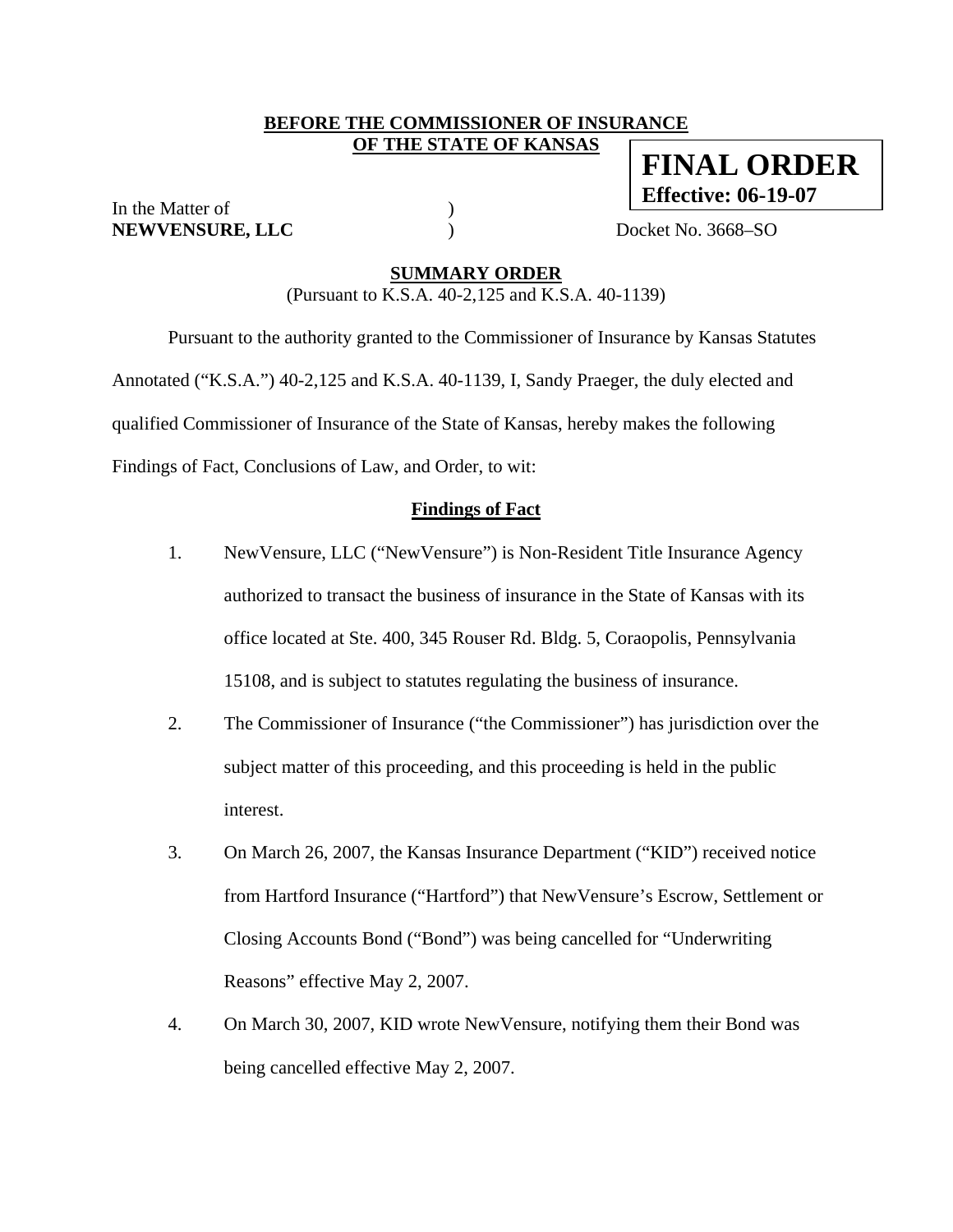- 5. To date, KID has not received a response from NewVensure to the March 30, 2007 letter and several subsequent telephone messages left for Mr. Barry Coffin, Senior Operations Manager.
- 6. As of May 24, 2007, NewVensure had not filed a surety bond with the Commissioner pursuant to K.S.A. 40-1139 after cancellation of their Bond with Hartford.

# **Applicable Law**

K.S.A. 40-1139 provides, in pertinent part:

(a) The title insurance agent who handles escrow, settlement or closing accounts shall file with the commissioner a surety bond or irrevocable letter of credit in a form acceptable to the commissioner, issued by and insurance company or financial institution authorized to conduct business in this state, securing the applicant's or the title insurance agent's faithful performance of all duties and obligations set out in K.S.A. 40-1135 through 40-1141 and amendments thereto.

K.S.A. 40-2,125 provides, in pertinent part:

- (a) If the commissioner determines after notice and opportunity for a hearing that any person has engaged or is engaging in any act or practice constituting a violation of any provision of Kansas insurance statutes or any rule and regulation or order thereunder, the commissioner may in the exercise of discretion, order any one or more of the following:
	- (1) Payment of a monetary penalty of not more than \$1,000 for each and every act or violation, unless the person knew or reasonably should have known such person was in violation of the Kansas insurance statutes or any rule and regulation or order thereunder, in which case the penalty shall be not more than \$2,000 for each and every act or violation;
	- (2) suspension or revocation of the person's license or certificate if such person knew or reasonably should have known that such person was in violation of the Kansas insurance statutes or any rule and regulation or order thereunder; or

## **Conclusions of Law**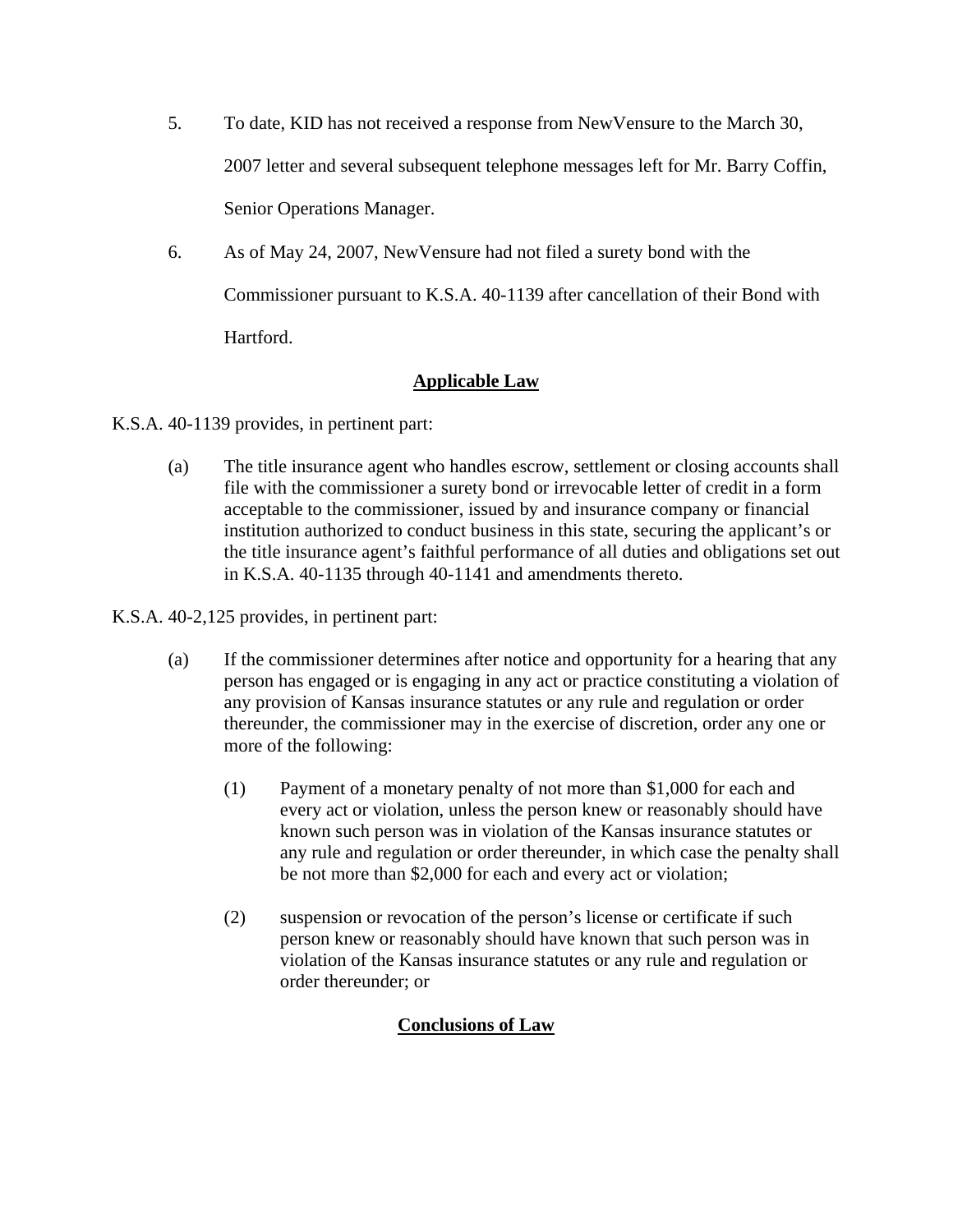Based on the Findings of Fact enumerated in paragraphs one (1) through six (6) and the Applicable Law above:

### **IT IS THEREFORE ORDERED BY THE COMMISSIONER OF INSURANCE THAT:**

- 1. The Commissioner of Insurance ("Commissioner") has jurisdiction over the subject matter of this proceeding, and this proceeding is held in the public interest.
- 2. NewVensure, LLC ("NewVensure") is a Non-Resident Title Insurance Agency authorized to transact the business of insurance in the State of Kansas.
- 3. On March 26, 2007, Hartford Insurance notified KID that NewVensure's Escrow, Settlement or Closing Accounts Bond was being cancelled for "Underwriting Reasons."
- 4. On March 30, 2007, KID wrote NewVensure, notifying them their Bond was being cancelled effective May 2, 2007.
- 5. To date, KID has not received a response from NewVensure to the March 30, 2007, letter and several subsequent telephone messages left for Mr. Barry Coffin, Senior Operations Manager.
- 6. NewVensure's Bond cancellation effective May 2, 2007 and subsequent failure to file with the Commissioner a surety bond constitutes a violation of K.S.A. 40- 1139(a).
- 7. Pursuant to K.S.A. 40-2,125(a)(2), NewVensure's Non-Resident Agency License is hereby **SUSPENDED** until such time as NewVensure complies with the requirements of K.S.A. 40-1139(a).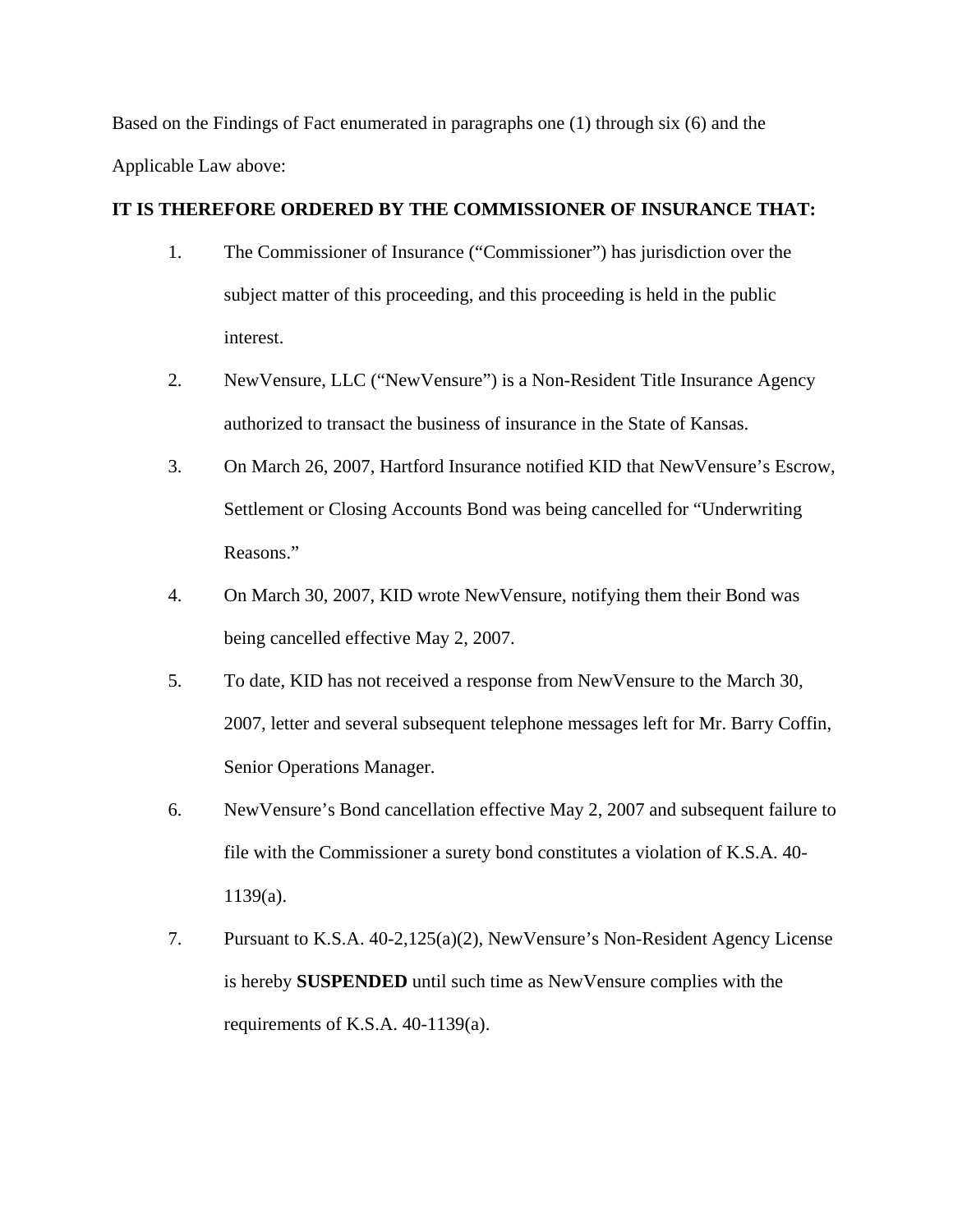8. The Commissioner of Insurance retains jurisdiction over this matter to issue any

and all further Orders deemed appropriate or to take such further action as

necessary to dispose of this matter.

## **NOTICE OF RIGHTS**

NewVensure, LLC ("NewVensure") is entitled to a hearing pursuant to K.S.A. 77-537, the Kansas Administrative Procedure Act. If NewVensure desires a hearing, it must file a written request for a hearing with:

 John W. Campbell, General Counsel Kansas Insurance Department 420 S.W.  $9^{th}$  Street Topeka, Kansas 66612

This request must be filed within fifteen (15) days from the date of service of this Order. If NewVensure requests a hearing, the Kansas Insurance Department will notify it of the time and place of the hearing and information on the procedures, right of representation, and other rights of parties relating to the conduct of the hearing, before commencement of the same.

If a hearing is not requested in the time and manner stated above, this Order shall become effective as a Final Order upon the expiration of time for requesting a hearing, pursuant to K.S.A. 77-613. In the event NewVensure files a petition for judicial review, pursuant to K.S.A. 77-613(e), the agency officer to be served on behalf of the Kansas Insurance Department is:

 John W. Campbell, General Counsel Kansas Insurance Department 420 S.W.  $9<sup>th</sup>$  Street Topeka, Kansas 66612

# IT IS SO ORDERED THIS  $1<sup>st</sup>$  DAY OF \_\_\_\_June\_\_\_\_\_, 2007 IN THE CITY OF **TOPEKA, COUNTY OF SHAWNEE, STATE OF KANSAS.**



 $\angle$ s/ Sandy Praeger $\angle$  Sandy Praeger Commissioner of Insurance

By:

 $\angle$ s/ John W. Campbell $\angle$  John W. Campbell General Counsel